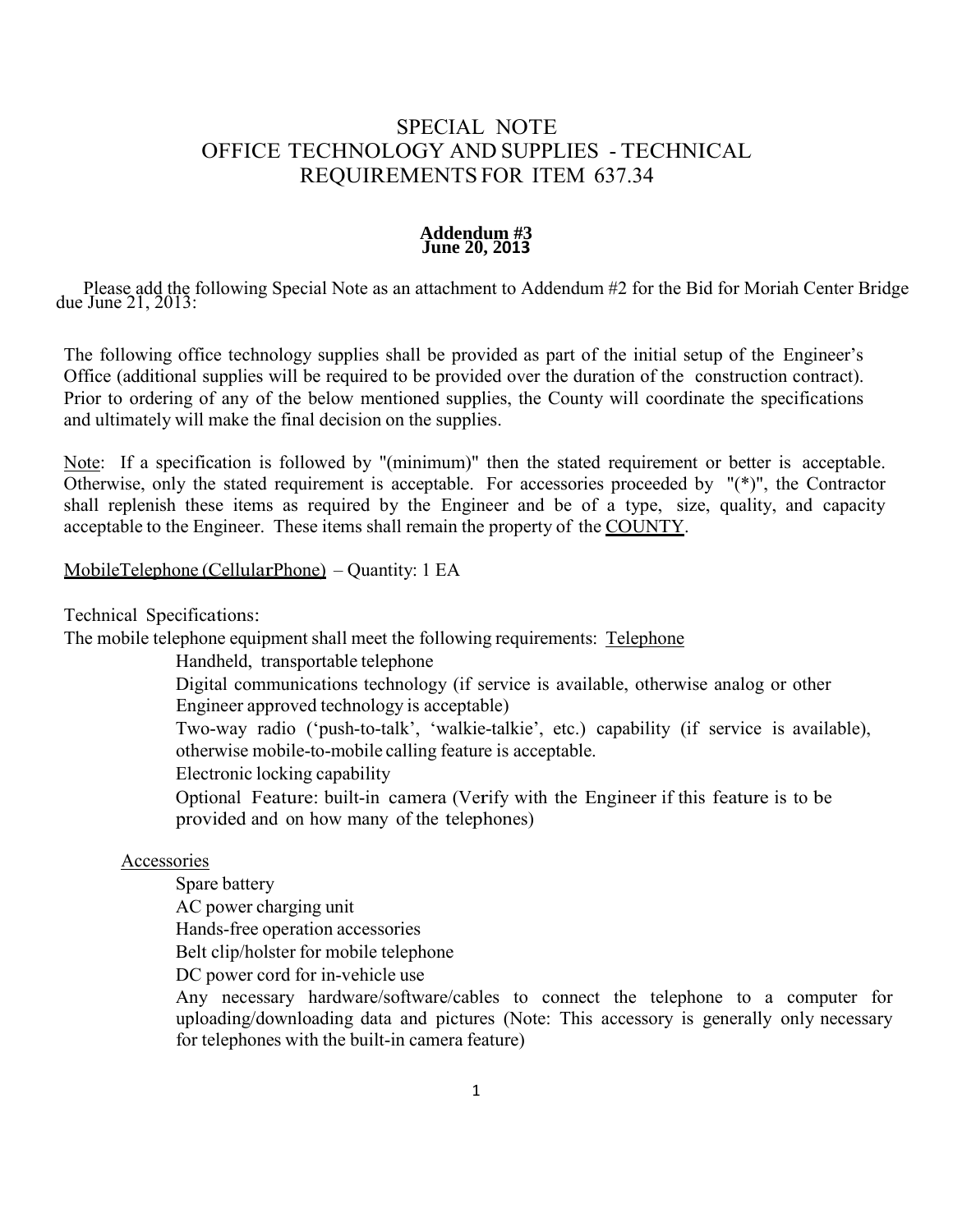#### Service

- 500 minutes per month telephone air time calling plan (minimum)
- 500 minutes per month two-way radio (or mobile to mobile) air time calling plan (minimum)
- Continuous coverage across entire contract location (or best coverage available)
- Local service, so that most on-site and regional calls are not considered longdistance calls

## Laptop Computer - Quantity: 1 EA Computer

The supplied computer(s) shall meet the following *minimum* requirements:

- o Operating System Windows XP Professional
- o Processor Pentium IV (or equivalent), 2.0 GHz (minimum)
- o Memory 4 GB RAM (minimum)
- o Graphics 128 MB Video RAM (minimum)
- o Hard Drive Internal 80 GB (minimum)
- o CD-Rom Internal, Rewriteable CD device (CD-RW), 40x10x40 (minimum)
- o Monitor 17", color, flat panel (minimum)
- o Network Card 10/100 cable Ethernet required or 801.11b/g compatible (optional) Mbps wireless
- o Additional Hardware Mouse, keyboard, sound card w/ speakers, 4 USB ports, 1 serial port, and 1 printer port (minimum)

### **Software**

[ Note: For software versions followed by an "\*", supply the most current version. ]

| Type of Software                                                  | Requirement/Standard                                                           |
|-------------------------------------------------------------------|--------------------------------------------------------------------------------|
|                                                                   |                                                                                |
| Portable Document (.pdf) Reader Acrobat Reader* (Adobe)           |                                                                                |
| Virus Protection/Computer Utilities Norton Anti Virus* (Symantec) |                                                                                |
|                                                                   | Virus Definition Updates  For the virus protection software, it is required to |
|                                                                   | maintain the virus definitions for the duration of contract,                   |
|                                                                   | this typically requires a service subscription for the updates                 |
|                                                                   | after the first year.                                                          |
|                                                                   |                                                                                |
|                                                                   | [Note: must provide a licensed copy]                                           |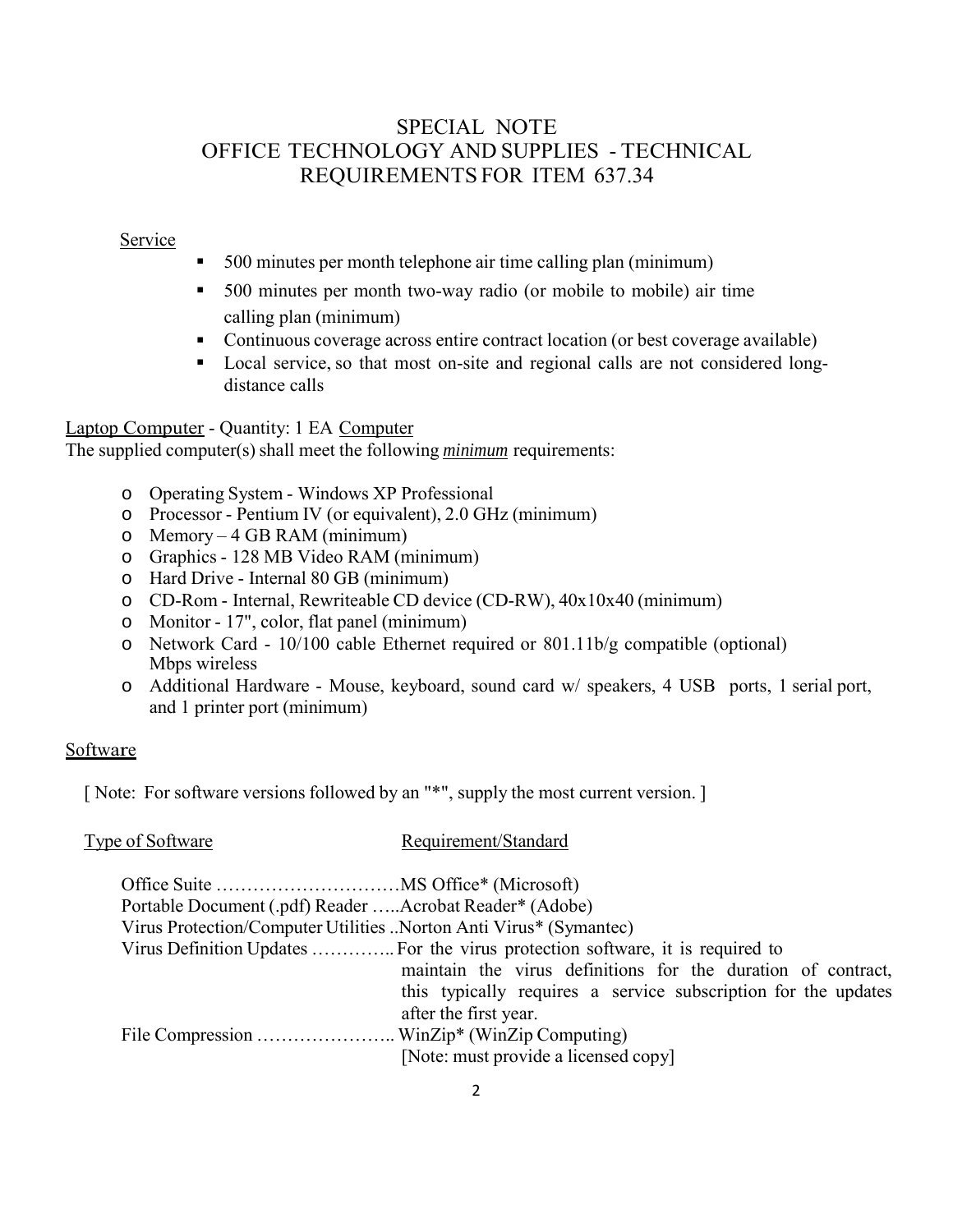CD Creator ………………………… Easy CD & DVD Creator \* (Roxio)

The computer must be capable of operating the following standard NYSDOT software:

#### Type of Software NYSDOT Standard

| Construction Management  Appia (Info Tech)        |  |
|---------------------------------------------------|--|
|                                                   |  |
|                                                   |  |
|                                                   |  |
| CADD – file management ProjectWise v8.1 (Bentley) |  |
| Project Scheduling SureTrak 3.0 (Primavera)       |  |

## ComputerPeripherals

Provide one set of the following accessories per computer in the office:

Surge protector - 6 power outlets, 1 telephone outlet, and 1 coaxial outlet (minimum) Dust covers for computer, monitor, & keyboard Mouse pad Security cable lock(s), to secure the computer and monitor, 6 foot cable (minimum) Carrying case

Multifunction Machine - Quantity: 1 EA

This item shall include all the components, peripherals, software, and accessories specified as follows:

#### MULTIFUNCTIONMACHINE

Functions – Print, Scan, Copy, and FAX (minimum) Inkjet Printer (minimum) Paper Size - Capable of handling  $8\frac{1}{2}$ " x 11" and 11" x 17" paper Print Resolution – 600 x 600 dpi (minimum) Scanner Optical Resolution – 600 x 600 dpi (minimum) Capable of color, greyscale, and black & white scanning (minimum) Memory - 16 MB (minimum) Print Speed - 15 ppm (minimum) Copy Speed – 10 cpm (minimum) w/ postscript level 2 emulation (minimum) Modem - 14.4K bps FAX modem (minimum)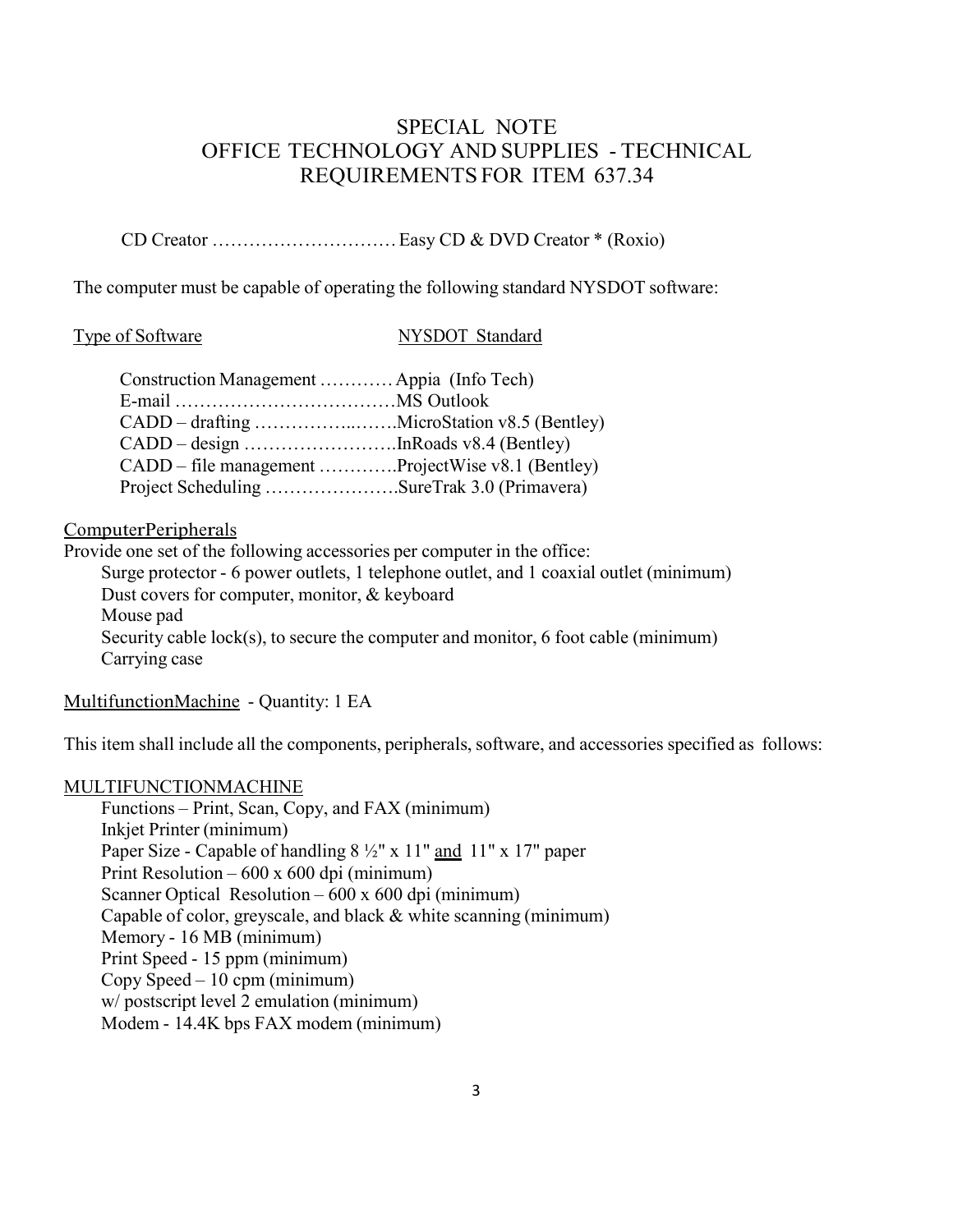Duplex scanning capabilities

Must be stand-alone and network ready (Note: the Engineer can waive the 'network ready' requirement if the multifunction machine will not be connected to a network.)

#### **ACCESSORIES**

Stand/table for the multifunction machine Cable to connect the printer to a computer or network

Digital Camera - Quantity: 1 EA

This item shall include all the components, peripherals, software, and accessories specified as follows:

#### CAMERA

Optical Zoom - 3X Optical Zoom Lens (minimum) [Note: digital zoom is not the same as optical zoom]

Image Size – 5 Megapixel (1600 x 1200 pixel resolution capability) (minimum)

Flash - Built-In, Intelligent (Auto/On/Off) (minimum)

Time Stamp: Date & Time (minimum)

Recording Media Slot – Must function with a commercially available removable memory card (CompactFlash, SmartMedia, Secure Digital, etc.) or other Engineer approved alternative.

Viewfinder - Minimum 45 mm (1.8") diagonal

### **ACCESSORIES**

(\*) Recording Media– Two 4 GB memory cards (CompactFlash, SmartMedia, Secure Digital, etc.) or other Engineer approved equivalent alternative (minimum)

(\*) Batteries - Two sets of rechargeable batteries, minimum 50 minute usable charge per battery set (minimum) [Recommendation: Lithium or NiMH batteries]

Battery Charger Unit

All cables, hardware, and software necessary to transfer the image files to a computer.

Carry Case

Lens Cap (if applicable)

(\*) 200 sheets of 216mm x 279mm (8  $\frac{1}{2}$ " x 11"), photo quality, printer paper.

### Communication Services